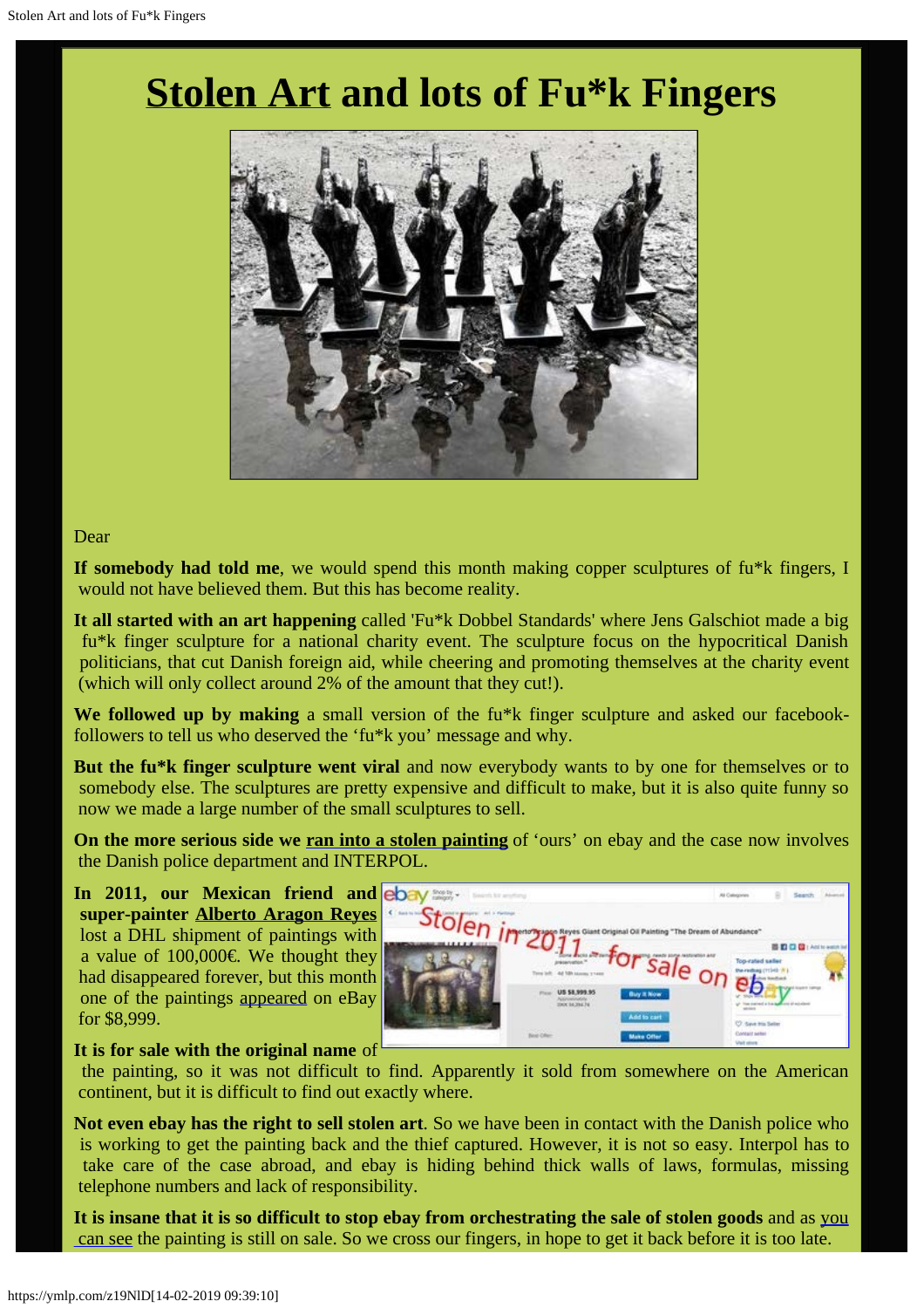**On the other hand, it's difficult not being an optimist** as spring time has finally come to Denmark and things are going quite well.

**Galschiøt has been invited to the Danish Parliament,** to lecture about his view on arts societal influence in the future. From Galschiots point of view the established art world is marked by too much white wine networking at fancy art halls and too little engagement in the real world. So this will probably be the message to the Danish parliamentarians.

**We also have some really radical art happenings up our sleeves** - I look forward to write about them in the next newsletter.

Best regards

Lasse Markus Cand. Soc. – Exhibition Manager at Gallery Galschiot

## **Other activities**

### **Fuck Double Standard**

**The Sculpture ['Fuck Double Standard'](http://www.galschiot.com/fuck-dobbeltmoralen/)** was sold for 3.370 Euro through a national charity event 'Danmarksindsamling' in favor of the world's poor.

**The sculpture was actually quite critical towards Danish charity** (or rather the lack of it). It is a comment to the fact that Denmark has decimated its national development aid with an amount that is 50 times higher than what we can ever hope to collect at this charity event. These cut downs happen while the Danish people and Denmark get richer every year.

**The sculpture created a lot of debate** and we are very satisfied with the outcome of the art event. The buyer of the big finger was Morten Jeppesen from the presse bureau PressConnect.dk

### **Fundamentalism exhibition**

**The Children of Abraham[/Fundamentalism](http://fundamentalism.dk/en/)** is exhibited in Denmark's second largest city, Aarhus from March to June. The sculpture shows the [600 darkest and brightest quotes](http://www.fundamentalism.dk/quotesearch/index.php?lang=GB) from the Bible, the Torah and the Quran.

**Now the city's schools**, libraries and cultural institutions will get involved in order to make a constructive debate about Judaism, Christianity and Islam, the religions' differences and (many) similarities and their dark and bright sides.

### **COP24-climate summit in Poland**

**In December 2018** we once again exhibit our climate sculptures. Galschiot has a long tradition for exhibiting just outside the official UN climate summits, and we already have an agreement with the Polish officials.

**Climate art is often used by the press** to express some of the complicated issues in a single photo. Also, news reader are easily bored by photos of men in suits and conference rooms.







**The sculpture Fuck Double Standard**